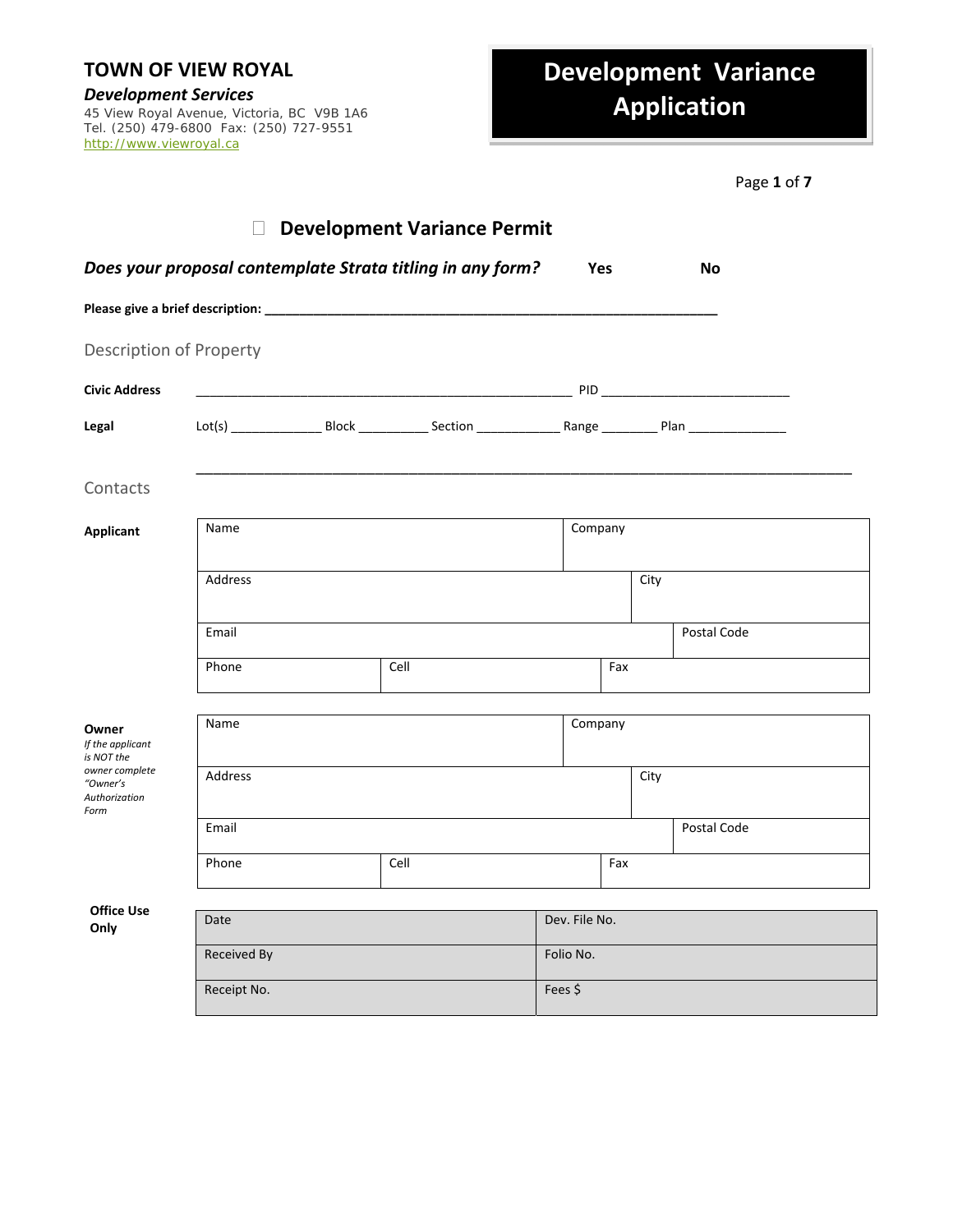# *Development Services* 45 View Royal Avenue, Victoria, BC V9B 1A6

Tel. (250) 479-6800 Fax: (250) 727-9551 http://www.viewroyal.ca

## **Development Variance Application**

Page **2** of **7**

## Authorization of Owner to make an Application

| Date:                                        |                        |      |  |
|----------------------------------------------|------------------------|------|--|
|                                              |                        |      |  |
|                                              |                        |      |  |
|                                              |                        |      |  |
|                                              |                        |      |  |
|                                              | (please print name(s)) |      |  |
| to apply for the following:                  |                        |      |  |
| <b>Development Variance Permit</b><br>$\Box$ |                        |      |  |
|                                              |                        |      |  |
| on my/our behalf.                            |                        |      |  |
| Name                                         | Signature of Owner     | Date |  |
| Name                                         | Signature of Owner     | Date |  |
| Name                                         | Signature of Owner     | Date |  |
| Name                                         | Signature of Owner     | Date |  |

Personal information collected on this form is collected for the purpose of processing this application and for administration and enforcement. The personal information is collected under the authority of the *Local Government Act* and pursuant to *Section 26 of the Freedom of Information and Protection of Privacy Act*. If you have any questions about this collection, contact the Director of Planning, 45 View Royal Avenue, Victoria, BC, V9B 1A6. Ph. 250‐479‐6800.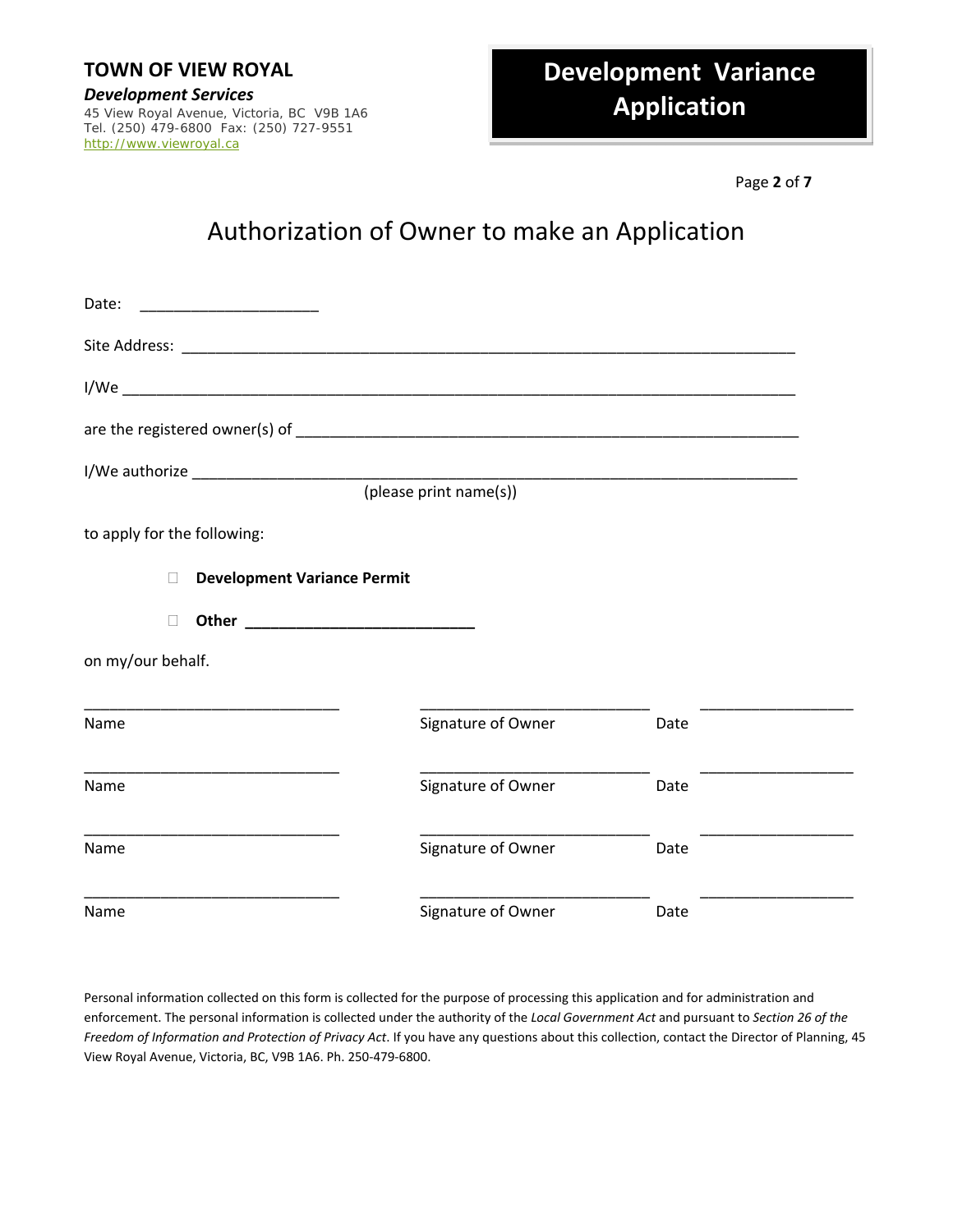*Development Services* 45 View Royal Avenue, Victoria, BC V9B 1A6 Tel. (250) 479-6800 Fax: (250) 727-9551 http://www.viewroyal.ca

## **Development Variance Application**

#### Page **3** of **7**

### *A complete application for Development Variance Permit contains:*

- $\Box$  Fully completed application form
- $\Box$  Letter addressed to Mayor and Council explaining details of the proposal, rationale and justification (see attached sheet for details)
- $\Box$  Copy of current Certificate of Title (no older than 30 days) and copies of any title restrictions e.g. restrictive covenants, easements, rights of way
- $\Box$  Context Plan showing subject property in relation to surrounding land uses and other features
- $\Box$  Site Plan
- $\Box$  BC Land Surveyors Certificate (BCLS) confirming current parcel size, location of existing and proposed buildings and if subdivision is proposed, the lot layout and sizes
- $\square$  Elevations at a minimum scale of 1:100 (alternate scale may be appropriate, discuss with staff to determine if applicable)
- $\Box$  One complete sets of all plans submitted
- $\Box$  One digital copy of all plans and submittal documents.
- $\Box$  Building Code Information is not required for a Development Variance Permit
- $\Box$  Contaminated Sites Information (not required for a Development Variance Permit if the activity which the permit allows does not involve any disturbance or excavation of soil)
- Application Fees (*Please contact Development Services to determine the total fees for your application*). The appropriate fees must be submitted at the time of application

#### **Supplementary Information** (to be determined based on the type, scale and location of the project)

- □ Archaeological Impact Assessment
- Geotechnical Assessment
- □ Riparian Area Assessment
- □ Traffic/Transportation Impact Study
- D Landscape Plan
- $\Box$  Tree Inventory and Tree Protection Plan (if applicable)
- □ Servicing Plan
- □ Sections
- □ Floor Plans
- □ Environmental Overview Assessment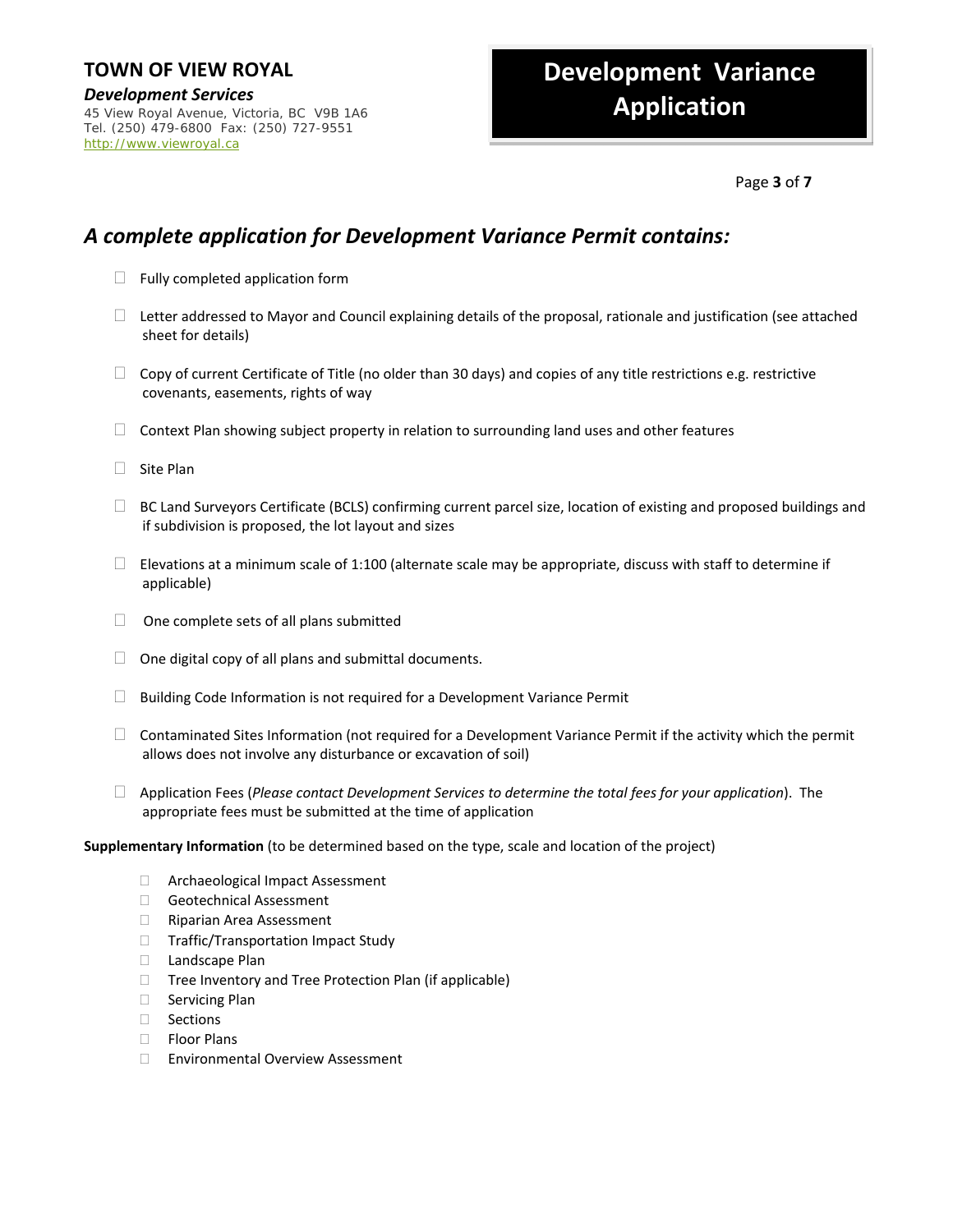*Development Services* 45 View Royal Avenue, Victoria, BC V9B 1A6 Tel. (250) 479-6800 Fax: (250) 727-9551 http://www.viewroyal.ca

## **Development Variance Application**

Page **4** of **7**

| Plan Submission Details (all plans must be submitted in metric only)                                                                                                                                                                                                                                                                                                                                                                                                             |
|----------------------------------------------------------------------------------------------------------------------------------------------------------------------------------------------------------------------------------------------------------------------------------------------------------------------------------------------------------------------------------------------------------------------------------------------------------------------------------|
| <b>Site Plan Data Table</b>                                                                                                                                                                                                                                                                                                                                                                                                                                                      |
| owner/applicant's name,<br>civic and legal address,<br>project description,<br>site area and site coverage (net after dedication of road and park),<br>total floor area ratio (FAR/FSR), all setbacks,<br>number of units by type and size,<br>parking requirements and calculations,<br>height of building, total impervious surface area (building footprints, paved and covered areas),<br>ratio of open space to total site area; and<br>notation of any requested variances |
| <b>Site and Servicing Plans</b>                                                                                                                                                                                                                                                                                                                                                                                                                                                  |
| North arrow and scale<br>٠                                                                                                                                                                                                                                                                                                                                                                                                                                                       |
| Dimensions of property lines, rights of way, easements,<br>$\bullet$                                                                                                                                                                                                                                                                                                                                                                                                             |
| Dimensions and setbacks of proposed and existing buildings and structures; separation to all buildings on<br>$\bullet$<br>and off site                                                                                                                                                                                                                                                                                                                                           |
| Major topographical features (e.g. watercourse, outcrops) and required riparian and ocean setbacks<br>٠                                                                                                                                                                                                                                                                                                                                                                          |
| Projections/overhangs into setback areas<br>$\bullet$                                                                                                                                                                                                                                                                                                                                                                                                                            |
| Location of existing and proposed access, sidewalks, curbs, boulevards, edge of pavement and transit<br>$\bullet$<br>stops at grade                                                                                                                                                                                                                                                                                                                                              |
| Location, numbering and dimensions of all vehicle and bicycle parking, disabled persons' parking,<br>$\bullet$<br>maneuvering aisle, vehicle stops and loading at grade                                                                                                                                                                                                                                                                                                          |
| Extent of underground parking shown in dashed line<br>$\bullet$                                                                                                                                                                                                                                                                                                                                                                                                                  |
| Natural and finished grades of site at buildings and retaining walls (indicate source of grade data)<br>$\bullet$                                                                                                                                                                                                                                                                                                                                                                |
| Existing and proposed contour intervals of 0.5 m<br>$\bullet$                                                                                                                                                                                                                                                                                                                                                                                                                    |
| Elevations at parcel corners and spot elevations along property lines, at curb, at building corners and<br>٠<br>other key locations                                                                                                                                                                                                                                                                                                                                              |
| Locate all existing water lines, wells, septic fields, sanitary sewer and storm drain facilities, including sizes<br>$\bullet$                                                                                                                                                                                                                                                                                                                                                   |
| Location and dimensions of all free-standing signs<br>$\bullet$                                                                                                                                                                                                                                                                                                                                                                                                                  |
| Existing and proposed covenant areas<br>$\bullet$                                                                                                                                                                                                                                                                                                                                                                                                                                |
| Conceptual servicing both on and off-site (water, sewer, storm drains, rainwater hydro, telephone, cable,<br>$\bullet$<br>gas, including water flows according to Fire Underwriters Survey)                                                                                                                                                                                                                                                                                      |
| All site and boulevard trees within the area to be developed with numbers referencing numbered metal<br>$\bullet$<br>tree tags affixed to trees; show protected root zone or critical root zone                                                                                                                                                                                                                                                                                  |
| Floor Plans, Elevations and Sections (min. scale 1:100)                                                                                                                                                                                                                                                                                                                                                                                                                          |
| Uses of spaces and building dimensions<br>$\bullet$                                                                                                                                                                                                                                                                                                                                                                                                                              |
| Building finishes, materials and colours (including product numbers and sample colour chips of exterior<br>$\bullet$<br>finishes)                                                                                                                                                                                                                                                                                                                                                |
| Natural, average and finished grades; finished floor(s) elevations, roof and building height elevations<br>$\bullet$<br>(Detailed elevations required for all Form & Character Development Permits)                                                                                                                                                                                                                                                                              |
| Locations and sizes of roof mechanical equipment, stairwells and elevator shafts that protrude above the<br>٠                                                                                                                                                                                                                                                                                                                                                                    |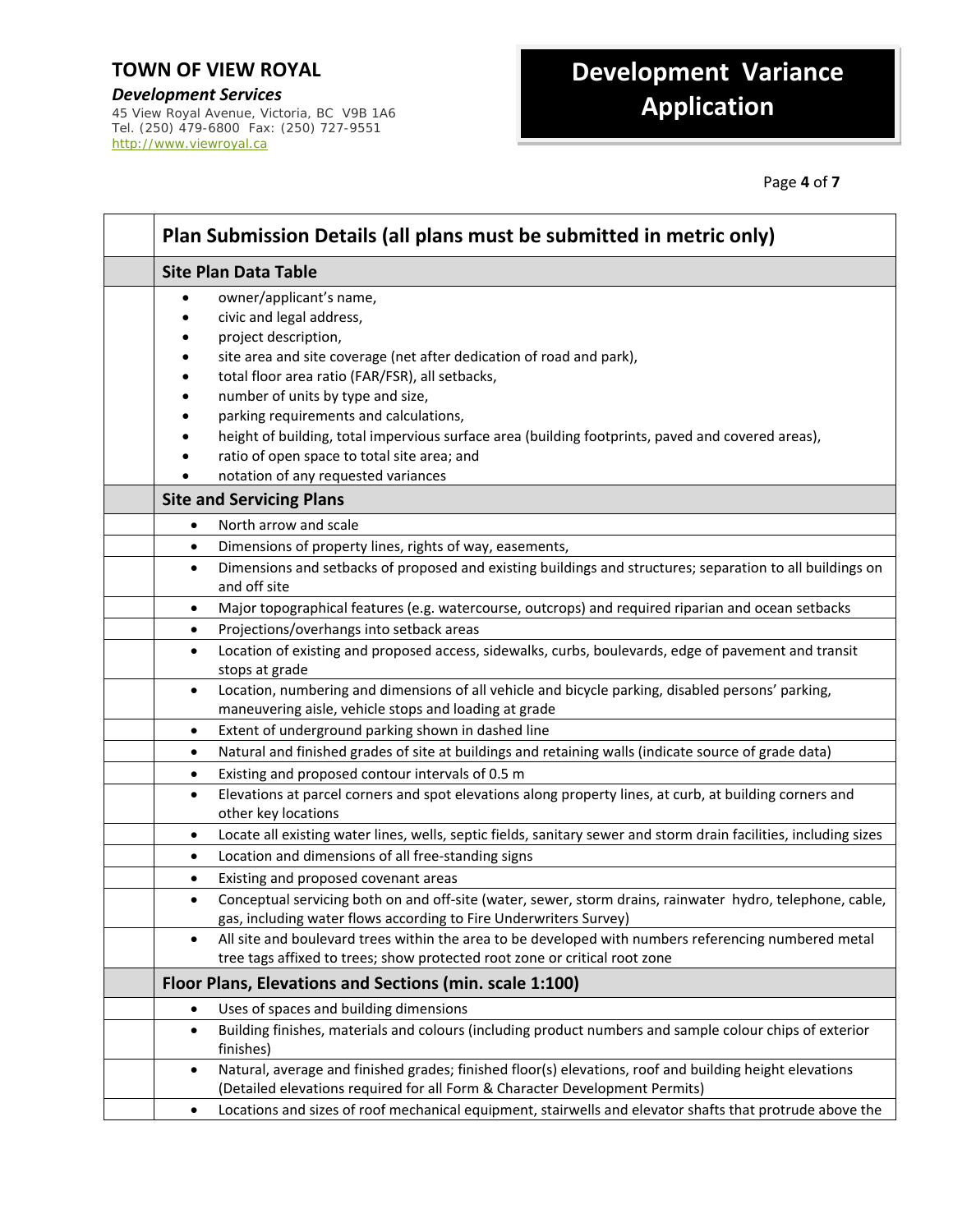*Development Services* 45 View Royal Avenue, Victoria, BC V9B 1A6 Tel. (250) 479-6800 Fax: (250) 727-9551 http://www.viewroyal.ca

## **Development Variance Application**

Page **5** of **7**

| roof line                                                                                                                                                                                                                                           |
|-----------------------------------------------------------------------------------------------------------------------------------------------------------------------------------------------------------------------------------------------------|
| Lighting and Illumination details (Form & Character Development Permits only)<br>$\bullet$                                                                                                                                                          |
| Building sign details (location, type, dimension, illumination) (Form & Character DPs only)<br>$\bullet$                                                                                                                                            |
| Minimum of 2 sections of site and building (from curb/property line to curb, as applicable); in<br>$\bullet$<br>perpendicular directions (e.g. N-S, E-W)                                                                                            |
| Sections to include portions of building dedicated to vertical circulation of people and vehicles (e.g.<br>$\bullet$<br>stairwells, ramps etc.)                                                                                                     |
| Location of sections to be shown on the Site and Servicing Plan<br>$\bullet$                                                                                                                                                                        |
| Landscape Plan (same scale as Site Plan)                                                                                                                                                                                                            |
| Conceptual Landscape plan showing location, size, species of proposed plantings and trees, and existing<br>$\bullet$<br>vegetation to be retained; (Rezoning applications only)                                                                     |
| Detailed Landscape plan showing location, size, species of proposed plantings and trees, and existing<br>$\bullet$<br>vegetation to be retained; installation as per BCLNA/BCSLA standards noted on plans (Development<br>Permit applications only) |
| Major topographical features (e.g. watercourse, outcrops) and required riparian and ocean setbacks<br>$\bullet$                                                                                                                                     |
| Surface storm water management features (rain gardens, swales, permeable paving); must be linked to<br>$\bullet$<br>viable storm water management program                                                                                           |
| Rare or endangered species or habitats<br>$\bullet$                                                                                                                                                                                                 |
| Existing and proposed covenant areas<br>$\bullet$                                                                                                                                                                                                   |
| All screening (garbage/refuse collection), paving, retaining walls, fencing and other details<br>$\bullet$                                                                                                                                          |
| Cost estimate for hard and soft landscaping<br>$\bullet$                                                                                                                                                                                            |
| Contour intervals of 0.5 m<br>$\bullet$                                                                                                                                                                                                             |
| Elevations at parcel corners and spot elevations along property lines, at curb, at building corners and<br>$\bullet$<br>other key locations                                                                                                         |
| Extent of underground parking shown in dashed line                                                                                                                                                                                                  |
|                                                                                                                                                                                                                                                     |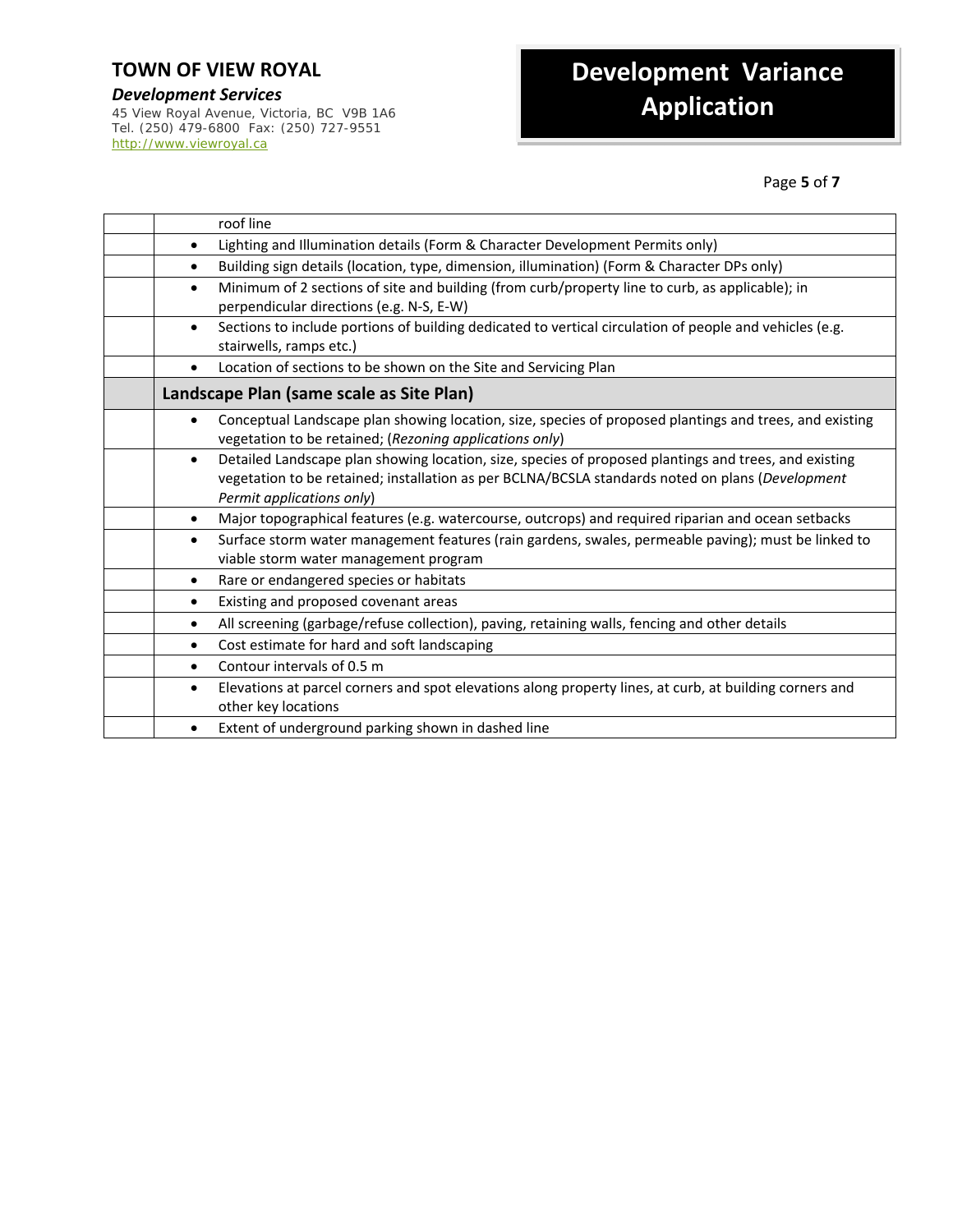*Development Services* 45 View Royal Avenue, Victoria, BC V9B 1A6 Tel. (250) 479-6800 Fax: (250) 727-9551 http://www.viewroyal.ca

## **Development Variance Application**

Page **6** of **7**

## **Contaminated Sites Information**

Pursuant to the *Waste Management Act*, the Province of British Columbia requires an applicant to submit a Site Profile Form on properties that are or were used for commercial or industrial purposes as defined within the provincial regulations, i.e. Schedule 2 activities. Please indicate if the subject property qualifies for the following major exemptions for requiring a Site Profile:

- $\Box$  The property has only been used for residential purposes
- $\Box$  There will be no disturbance or excavation of soil involved as part of your proposal

\_\_\_\_\_\_\_\_\_\_\_\_\_\_\_\_\_\_\_\_\_\_\_\_\_\_\_\_\_\_ \_\_\_\_\_\_\_\_\_\_\_\_\_\_\_\_\_\_\_\_\_\_\_\_\_\_\_\_\_

Signature of Applicant **Signature of Applicant** 

If a major exemption does not apply, then please obtain the information package on the Site profiles from Planning Staff. More information is available at **www.gov.bc.ca/wlap**